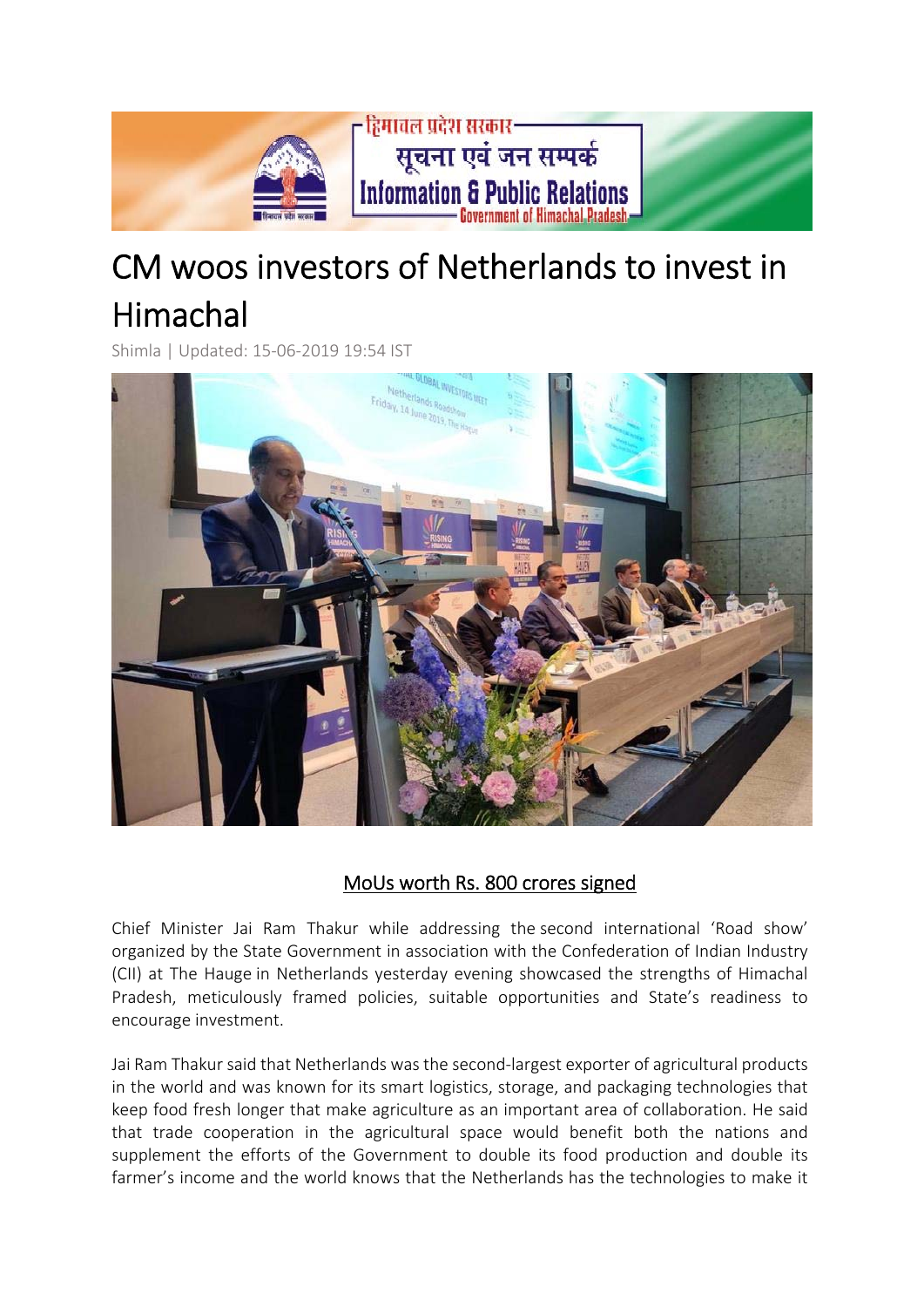happen. "My Government is putting up earnest efforts and budget on the renewal of apple orchards but still it has no match to the Netherlands, as the Dutch apple trees have a yield per hectare of 5 times the yield of the traditional apple trees variety in Himachal Pradesh, he added.

Chief Minister said that due to pristine atmosphere, peaceful environment, cultural diversity & linguistic plurality, Himachal Pradesh was one of the most visited States of the country. He said that there was immense potential available to the investors to invest in this key sector. Adventure tourism such as skiing, eco-tourism, developing Ski Resorts etc. also offered vast opportunities for the investment, he added.

While showcasing the investment opportunities being provided to the potential entrepreneurs, Chief Minister said that the State Government was providing attractive incentives under the Industrial Policy to boost investment in the State. He said that the Policy has been further amended to make it more attractive and industry friendly. "Special focus has been given in the new industrial policy to encourage investment in sectors such as Tourism, AYUSH, IT & Electronics and Hydro Energy, food processing and fruit processing etc", he added.

Chief Minister said that the State Government was keen to do business with Netherlands because Dutch economy was very open and relies strongly on international trade. He said that Netherlands served as the gateway for over 20 percent of all European Union‐bound Indian exports and we were sure that the country would play a pivotal role in India's future trade talks with the European Union, he added.

Jai Ram Thakur said that over 115 Dutch companies such as Shell, Unilever, ING, Apollo, IKEA, Philips, Aegon, Heineken already have a growing and successful presence in India and the country has become a pivotal BPO base for Dutch companies too. He said that Prime Minister Narendra Modi and his Netherlands counterpart Mark Rutte signed over 50 MoUs in the fields of agriculture and food processing, technology, smart city development, cyber security, healthcare, clean energy and finance in May 2018. During the visit of Prime Minister to the Netherlands last year, both countries have initiated multiple programs to promote innovative solutions to solve challenges in healthcare, water, energy, and agriculture, he added.

Jai Ram Thakur said that the State Government was organizing its first Global Investors Meet in 2019 at Dharamshala for making it globally competitive and a leader among Indian states. The main objective of this Meet was to highlight Himachal Pradesh, before the whole world as a place for investment and opportunities, he said.

Earlier, the State Government signed a MoU with ASSOCHAM EUROPE in Netherlandsthrough Dr. Vikas Chaturvedi Chairman ASSOCHAM Netherlands to strengthen and expand in the area of agriculture, horticulture, logistic and infrastructure. The ASSOCHAM Europe facilitates business between Europe and India.

The State Government also signed MoU with CM Corpsfor Rs. 500 crore to develop golf resort in Kangra district. The project is expected to start in the month of January, 2020 and would provide employment to over 1000 people.